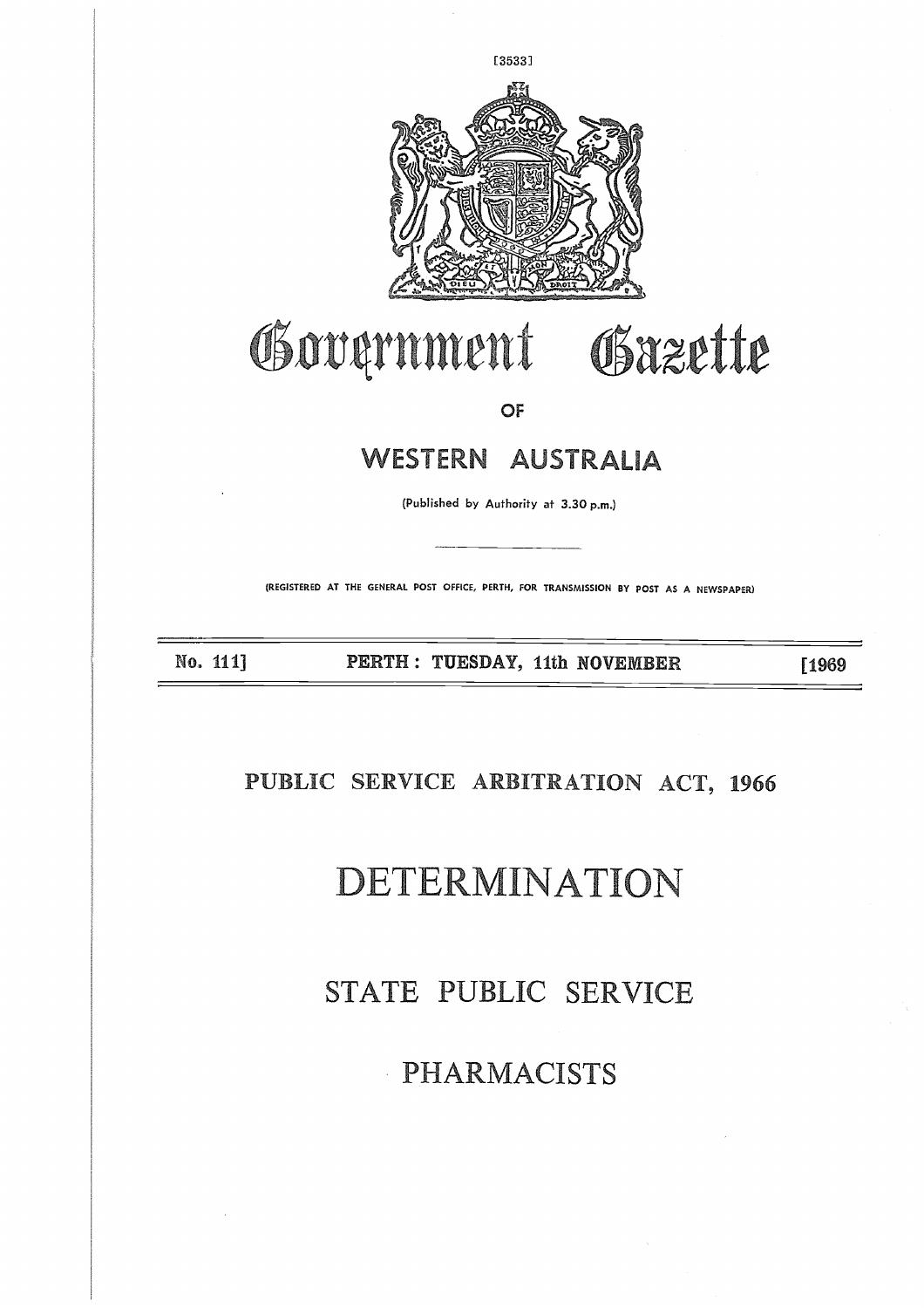#### PUBLIC SERVICE ARBITRATION ACT, 1966

#### STATE PUBLIC SERVICE

#### Determination—Pharmacists

PURSUANT to Section 12 of the Public Service Arbitration Act, 1966, I, Ralph Herbert Doig, Public Service Commissioner, hereby determine the salaries or salary ranges appropriate to offices covered by the Public Service Professional Division (Pharmacists) Salaries Agreement, No. 72 of 1969 as at 19th September, 1969 in terms of the salaries or salary ranges laid down in Clause 5 of that Agreement.

For convenience the salaries or salary ranges allocated have been indicated by the following levels

|              |  |  | ANT to Section 12 of the Public Service Arbitration Act, 1966, I, Ra.<br>Doig, Public Service Commissioner, hereby determine the salaries or sala<br>appropriate to offices covered by the Public Service Professional Divis<br>cists) Salaries Agreement, No. 72 of 1969 as at 19th September, 1969 in ter<br>alaries or salary ranges laid down in Clause 5 of that Agreement.<br>convenience the salaries or salary ranges allocated have been indicated |              |          |              |                |
|--------------|--|--|-------------------------------------------------------------------------------------------------------------------------------------------------------------------------------------------------------------------------------------------------------------------------------------------------------------------------------------------------------------------------------------------------------------------------------------------------------------|--------------|----------|--------------|----------------|
| wing levels- |  |  |                                                                                                                                                                                                                                                                                                                                                                                                                                                             |              |          |              |                |
|              |  |  |                                                                                                                                                                                                                                                                                                                                                                                                                                                             |              |          |              | Per Annu<br>\$ |
| Level 1      |  |  | First Year                                                                                                                                                                                                                                                                                                                                                                                                                                                  |              |          |              | 3,680          |
|              |  |  | Second Year                                                                                                                                                                                                                                                                                                                                                                                                                                                 |              | $\cdots$ | $\cdots$     | 3,940          |
|              |  |  | Third Year                                                                                                                                                                                                                                                                                                                                                                                                                                                  |              | $\cdots$ | .            | 4,360          |
|              |  |  | Fourth Year                                                                                                                                                                                                                                                                                                                                                                                                                                                 |              | $\cdots$ | .            | 4,640          |
|              |  |  | Fifth Year                                                                                                                                                                                                                                                                                                                                                                                                                                                  | $\mathbf{1}$ | $\cdots$ | $\ldots$     | 4,920          |
|              |  |  | Sixth Year                                                                                                                                                                                                                                                                                                                                                                                                                                                  |              | $\cdots$ | .            | 5,200          |
|              |  |  | Seventh Year                                                                                                                                                                                                                                                                                                                                                                                                                                                |              | .        | $\cdots$     | 5,480          |
| Level 2      |  |  | First Year                                                                                                                                                                                                                                                                                                                                                                                                                                                  |              | .        | .            | 5,630          |
|              |  |  | Second Year                                                                                                                                                                                                                                                                                                                                                                                                                                                 |              | $\cdots$ | $\cdots$     | 5,780          |
| Level 3      |  |  | First Year                                                                                                                                                                                                                                                                                                                                                                                                                                                  |              |          |              | 6,240          |
|              |  |  | Second Year                                                                                                                                                                                                                                                                                                                                                                                                                                                 |              | $\cdots$ | <br>$\cdots$ | 6,400          |
|              |  |  |                                                                                                                                                                                                                                                                                                                                                                                                                                                             |              | $\cdots$ |              |                |
|              |  |  | Level 4—Chief Pharmacist, Public Health Department                                                                                                                                                                                                                                                                                                                                                                                                          |              |          |              | 7,020          |
|              |  |  |                                                                                                                                                                                                                                                                                                                                                                                                                                                             | מזמת זז מ    |          |              |                |

**R. H. DOIG,**

Public Service Commissioner.

Per Annum